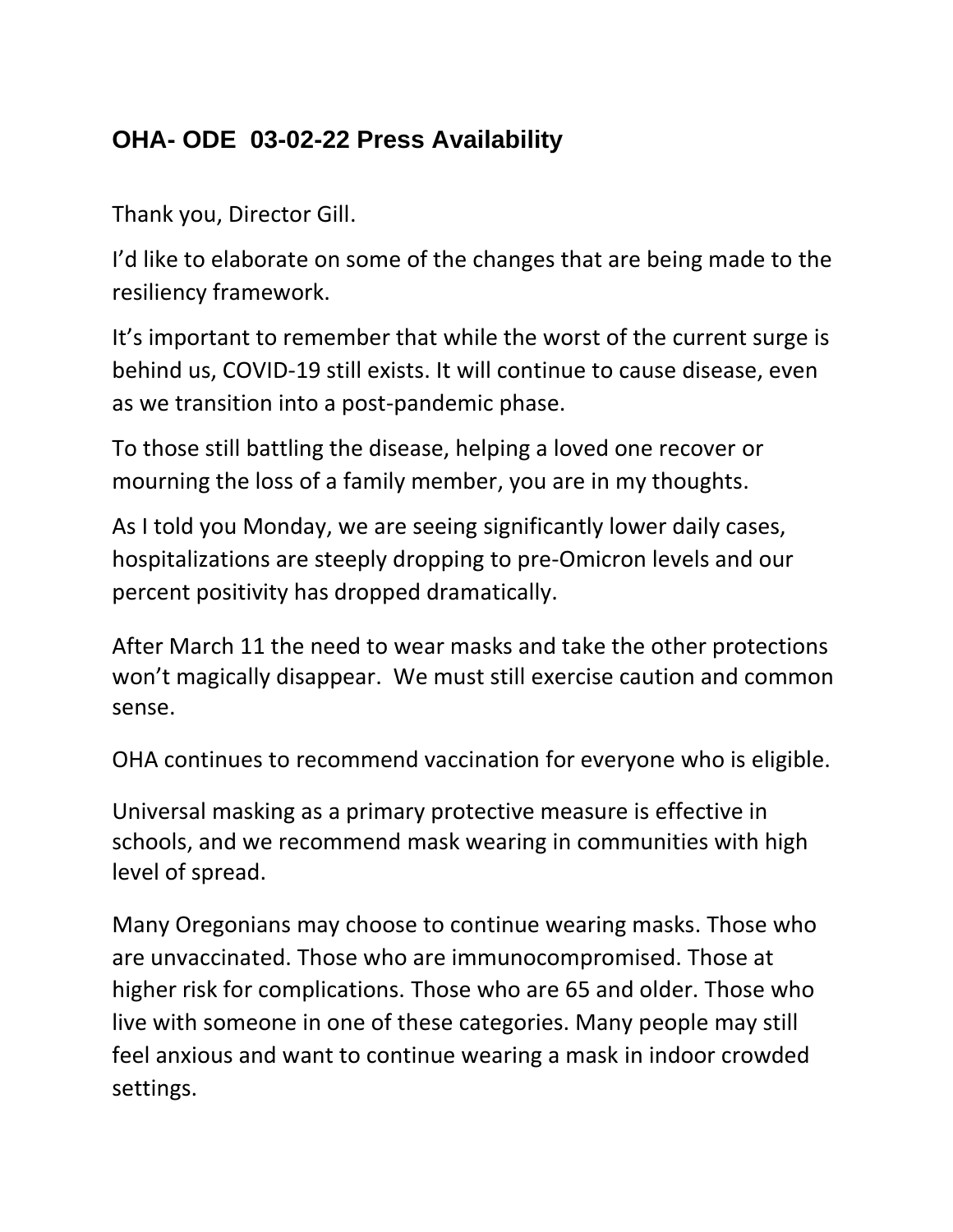Many students and staff in our schools will continue to wear masks, and we should all have patience, understanding and support for each person's decision.

What will change is some of the public health practices that we employed earlier in the pandemic.

We now have a significant proportion of the population with vaccination- or infection-induced immunity.

Given how quickly transmission occurs and, given the number of people who have no – or very mild – symptoms and do not come to the timely attention of public health, tools such as case investigation and contact tracing are no longer as effective in most settings.

That is why, once the mask requirements are lifted, we will be pausing contact tracing and quarantine for the general population, including K-12 school and childcare settings. OHA had already moved off universal case investigation and contact tracing for the general public.

These decisions align with new CDC guidance.

Contact tracing and quarantine will still be recommended for high-risk congregate settings, including health care, jails and prisons, and shelters.

Because quarantine will no longer be required in schools – regardless of vaccination status – test to stay will shift from a form of modified quarantine to enhanced exposure testing for those at highest risk.

Testing all exposed individuals in a population with high levels of immunity is neither feasible, nor needed.